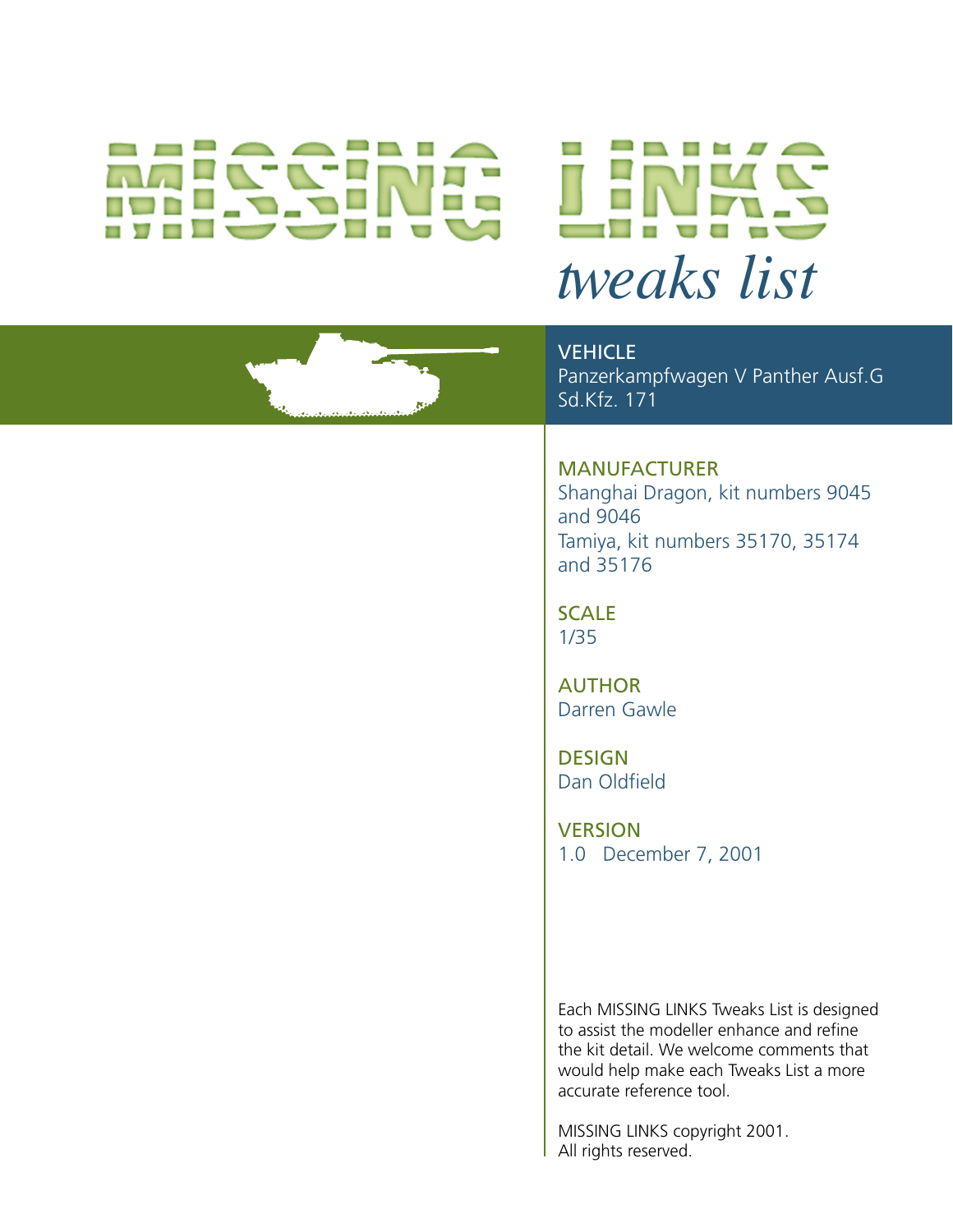From current research and photographic references, it is unlikely that the chin mantlet (an October '44 feature), would have been seen on a September '44 steelwheel. Modellers should be aware that this is an unlikely combination, and as such the Shanghai Dragon command tank model may be inaccurate if built straight from the box in this format.

### **Lower glacis plate**

### *DML*

• Add missing weld and bolt detail to inside faces of final drives.

### *DML & Tamiya*

• Add weld seams to joins between lower glacis plate and lower hull sides

### **Lower hull sides**

### *Tamiya*

- Add missing plate join for upper glacis plate above final drives
- Add missing plate join for rear hull plate aft of the idler wheel mounts
- Move rearward RHS shock absorber bolt forward 28mm. Move forward RHS shock absorber bolt forward 40mm

### *DML & Tamiya*

- Add track pin return plate
- Delete rear shock absorber attachment bolt (for post-Oct. '44 models only)
- The lower hull extensions which form the lugs for the tow shackles are cut away a bit too deeply on their undersides

### **Running gear**

### *DML & Tamiya*

- Either add seam and bolt detail to the inner faces of the drive sprockets and add casting numbers, or replace with MA Morii drive sprocket which has these features.
- *Pre-Oct.* '44 Replace idler wheel with either Clipper idler wheel set, idler wheels from Gunze/DML/Revell Jagdpanther kit, or modify the Italeri D/A idler wheels with inner spokes and a styrene fillet between the two main rims.
- *Post-Oct. '44* Replace idler wheel with late-pattern self-cleaning idler from Friulmodel
- *SW Panther testbeds* Tamiya steel-rimmed roadwheels are too large and should be replaced with wheels from DML Befehlspanther G kit, but with hub bolt detail corrected.
- Some Panther Gs produced by M.A.N. in April 1945 had a steel-rimmed roadwheel assembly installed at the rearmost station.

### **Tracks**

### *DML & Tamiya*

• Vinyl and indie-link Tamiya or DML items do not feature perforated guide horns (which might be correct for very late-pattern Panthers pending further info), should be replaced with Friulmodel or ModelKasten tracks (or Anvils)

### **Rear hull plate**

### *DML*

• Replace tow coupling entirely w/scratchbuilt item.

### *Tamiya*

- Replace tow coupling handle with brass or styrene rod and detail with small-gage chain.
- *Early Panther Gs* Replace jack mount with PE or scratchbuild item integral to PE or scratchbuilt exhaust pipe braces
- *Early Panther Gs* Replace exhaust shrouds with PE or scratchbuilt items of correct thickness and dimensions.
- *Early Panther Gs* Either add exhaust aperture bars to pipes or replace with Moskit exhaust pipes
- *Late Panther Gs* Replace flammvernichter with items from DML Panther kits or scratchbuilt items of correct dimensions. Add bolt detail to upper rim of flammvernichter (4 per)

### *DML & Tamiya*

- Stowage bin clasps need to be added/replaced (Aber or Royal Model), hinge detail can be improved
- Add weld seams to joins between rear hull plate and hull bottom and hull sides
- Remove convoy station light/reflector and replace with scratchbuilt or PE item
- Drill out hole in engine starter crank guide
- Replace welded armoured exhaust covers with cast items for pre-May '44 production vehicle
- Add PE mounts to flammvernichter

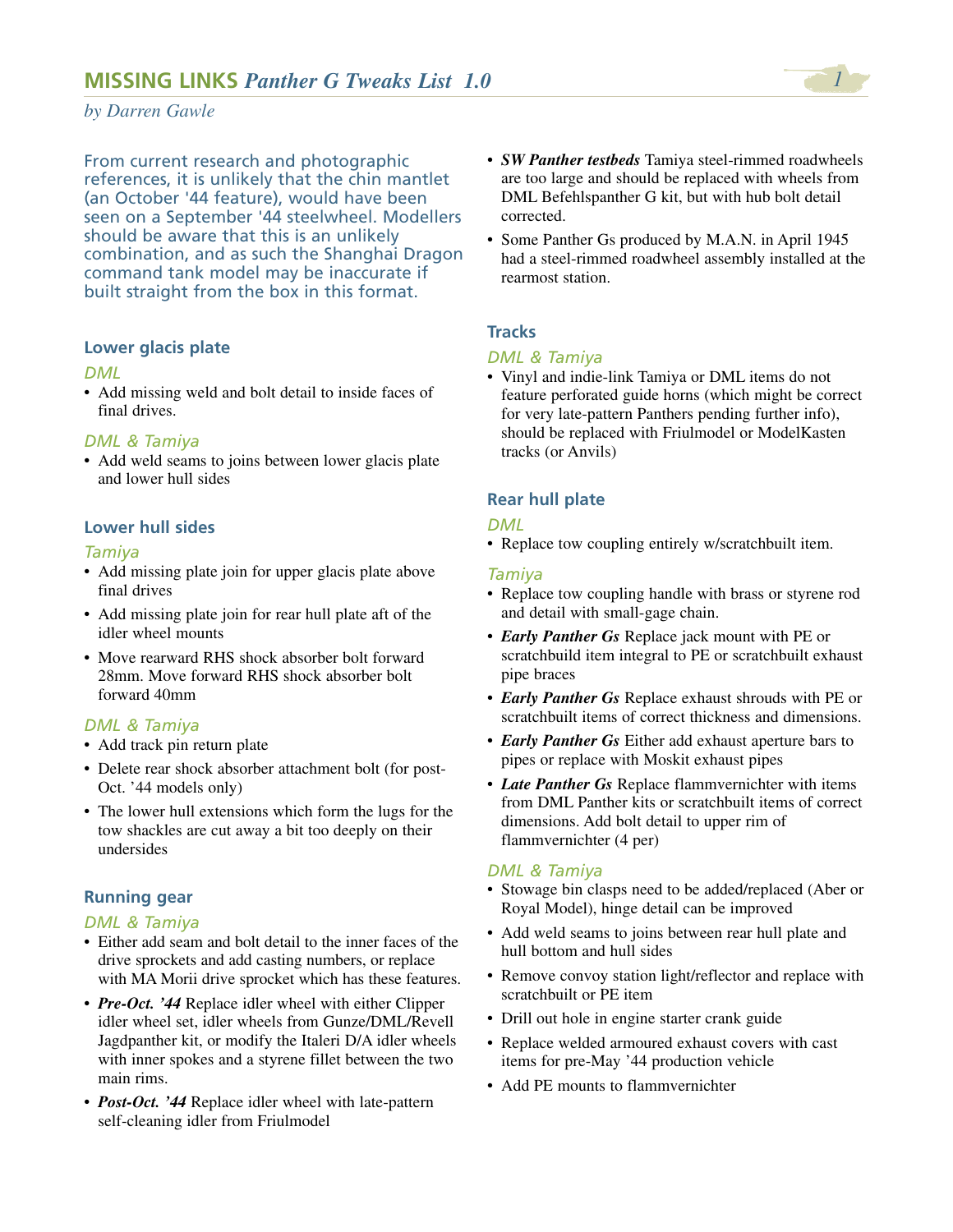### **Glacis plate**

### *DML*

• Replace MG ball mount with Tamiya item.

### *Tamiya*

• Add electrical conduit detail to Bosch headlamp

### *DML & Tamiya*

- Add weld detail to plate joins
- Add MG port plug if desired; add chain and attachment point to upper glacis plate.
- Cut/grind/sand/shave top edge of glacis plate down so that its upper edge sits flush the the hull roof (Forward plate seam/rain gutter will need to be moved forward accordingly)
- Thin out mudguards or replace with PE items.
- Add frame detail to Bosch headlamp
- Add locking nuts connecting fenders to lower hull side plates

### **Upper hull sides**

### *DML & Tamiya*

- Add weld bead detail as required
- Replace tool mounting brackets (optional for Tamiya) with scratchbuilt or PE items
- Add oval plates to ends of tow cable hangers
- Bore retaining pin holes in "c" hook mounts
- Add retaining pin and chain detail to "c" hook mounts.
- Add circular pin head detail to underside of "c" hooks.
- Either add handle detail to tool clasps or replace with scratchbuilt or PE items
- Add "u"-shaped supports for tow cables to tool mounting brackets
- Replace gun cleaning rod stowage tube with scratchbuilt item detailed with clasps, detail end caps with brass strip handles, detail top brace with brass strip, add chain detail for end caps.
- Replace schuertzen supports with PE or scratchbuilt items
- Replace spare track stowage brackets with scratchbuilt or PE items, detail with retaining pins and chain
- Add jack block support
- Replace track tensioning cable support with PE item (optional)
- Replace track maintenance tool bracket with PE item (optional)
- Add prybar mount to hull side just above stowage tube

### *selected detail sets 1*

### ABER

#AB35024 Panther G details

#AB35053 Panther F/II details, features slatted louvers absent from #AB35024

#AB35A24 Panther G/F front fenders, comes with schurtzen supports

#AB35A28 Panther G/Jagdpanther schurtzen

### ACCURATE ARMOUR

#A39 German WW-II heavy tow cables

#C21 Panther-G detail & skirt set, combination of #C22 and EB02

#C22 Panther-G detail set #C34 Panther 'Ersatz'

M10 disguise

#EB01 German 'crows foot' #EB02 German Panther G aerials skirts

### CLIPPER

#605 75mm KwK 42 L/70 for Panther #? Standard-pattern Panther idler wheels

### CMK/HOTS BARRELS

#HB008 75mm KwK 42 L/70 Late Panther G, kit includes resin mantlet and muzzle brake

#HB031 75mm KwK 42 L/70 Panther D/A/G w/zimmerit, kit includes resin mantlet and muzzle brake

#HB032 75mm KwK 42 L/70 Panther G w/zimmerit, kit includes resin mantlet and muzzle brake

### EDUARD

#35074 Panther G details, old set, superseded by Nos. 35354 and #35362 #35075 Panther G schurtzen, old set, superseded by No. 35353 #35255 PzBefWg Panther Ausf. G details #35353 Pz. V Panther schurzen #35354 Pz. V Panther G - early #35362 Pz.V panther (Late) #35393 Panther G (early) zimmerit #35394 Panther G (early version) - zimmerit

### ELEFANT

#35441B Engine mesh for Panther G #34461 German convoy light late type #35480 Towing clevis for Panther, Tiger, Kingtiger, Jagdtiger #35490 Tube for barrel cleaning rod & interior for Panther G., accurate for late Panther As and Jagdpanthers #35504 Tow cable for Panther, Jagdpanther #35566 Rings between turret & hull for Panther G #35386 75mm KwK 42 L/70 for Panther G (Tamiya),

will only fit Tamiya kit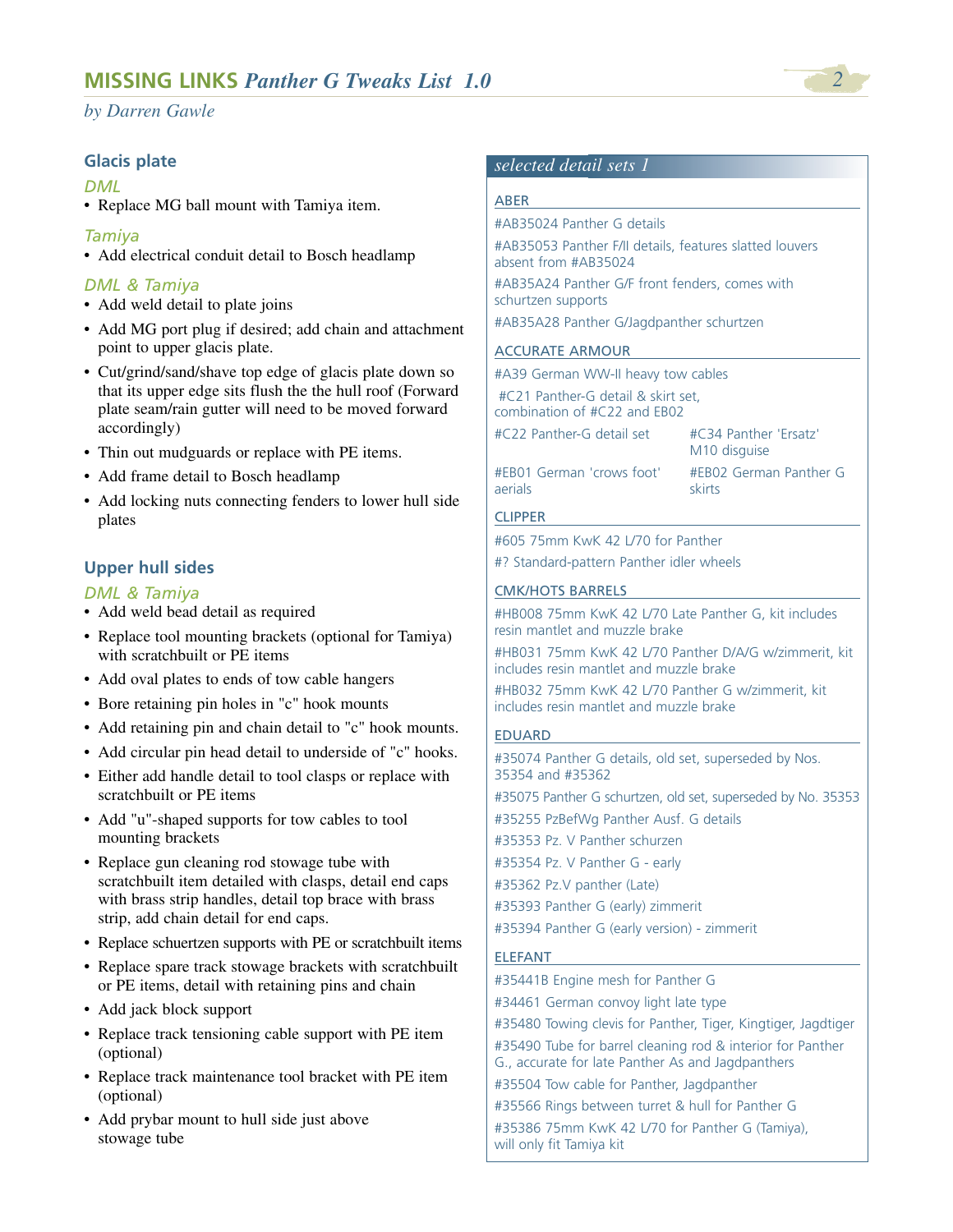### **Hull roof**

### *DML*

• Add radiator overflow pipe and brackets just rear of the rearmost RHS rectangular air intake

### *Tamiya*

- Add forward wooden hatch support blocks
- Add missing bolt detail around edge of oval plate over Driver and Rad. Op's stations
- Add lifting hooks to engine deck around circular air vents (3 per)

### *DML & Tamiya*

- Shim gaps around Driver's and Rad. Op's periscopes with styrene strip
- Replace Driver's and Rad. Op's periscope cover with scratchbuilt items from 0.4mm x 2.5mm styrene strip
- Thin out Driver's periscope visor from underside
- Replace chain for gun travel lock with item from Aber PE set (optional, due to extreme difficulty of assembly)
- Add missing spring loading and counterweight assembly to underside of forward crew hatch hinges
- Add screening to all air intakes and vents
- Drill out water filler port and cover with screen
- Add tow cable holders to rear of engine deck
- Add slatted louvers to the rectangular air intakes on the RHS (starboard) only if kampfraumheizung is to be used
- Bevel in welded edges of the armoured water port cover and add cruciform debris guard to its mouth
- *Post-Jan. '45 vehicles* Reduce the number of bolts securing the panel over the engine by 18. Delete every other bolt running lengthwise along the hull, and delete the first bolt in widthwise from each corner
- *From date unknown* On very late-war Panthers, the remaining bolts securing the panel over the engine were no longer counter-sunk

### **Raised crew compartment heater (kampfraumheizung)**

### *DML*

• Add casting number detail if desired.

### *DML & Tamiya*

- Detail with screen over vent
- Add circular brace around top edge of vent, cut 6 rectangular slots into the outer edge at regular intervals
- Add pie-shaped wedges to kampfraumheizung as desired, if they are to be installed over the vent, secure with washer and nut detail

### *selected detail sets 2*

# **FINEMOLDS** #MG-08 Panther/Tiger II periscopes FRIULMODEL #ALT-08 Panther family tracks #AW-13 Panther drive #AW-19 Late (650mm) Panther idler wheel JAGUAR

#3502 Panther G zimmerit #3504 Panther interior #3506 75mm Panther ammo

JORDI RUBIO

#G-10 7.5cm KwK L/70 for Panther A,D,G

### KARAYA

#TCR01 Panther tow cables

### M.A. MORI

#MGP05 Panther drive sprockets

### MODELKASTEN

| #KM-7 Bosch headlamps              | #MK-1 Panther A/G tracks |
|------------------------------------|--------------------------|
| #SK-10 Panther A/G workable tracks |                          |

sprocket

### **MOSKIT**

#3503 early Panther G exhaust pipes

### ORDNANCE MODELS

#G114 Panther muzzle brake w/ canvas cover

### ROYAL MODEL

Panther family

#029 resin/photoetch, #050 Exhaust mufflers Panther G detail set for Panther family

#079 "Kugelblende" #093 Panther transmission

#152 Etched skirts, Panther G/Jagdpanther

### TAMIYA

#35171 Panther G #35173 Panther 75mm track links **projectiles** 

#35172 Panther G engine grilles, also comes with azimuth indicator, AAMG sight, etc.

### TANK WORKSHOP

#G2024 Panther fighting #G2025 Panther engine compartment with engine #G2026 Complete Panther interior, combination of #G2024 and #G2025

• Scratchbuild stowage for unused pie-shaped wedges: a curved holder at each side of the heater to hold the tabs on the outer edges of each pie piece, and a slat with a wingnut in the middle to hold the pieces down

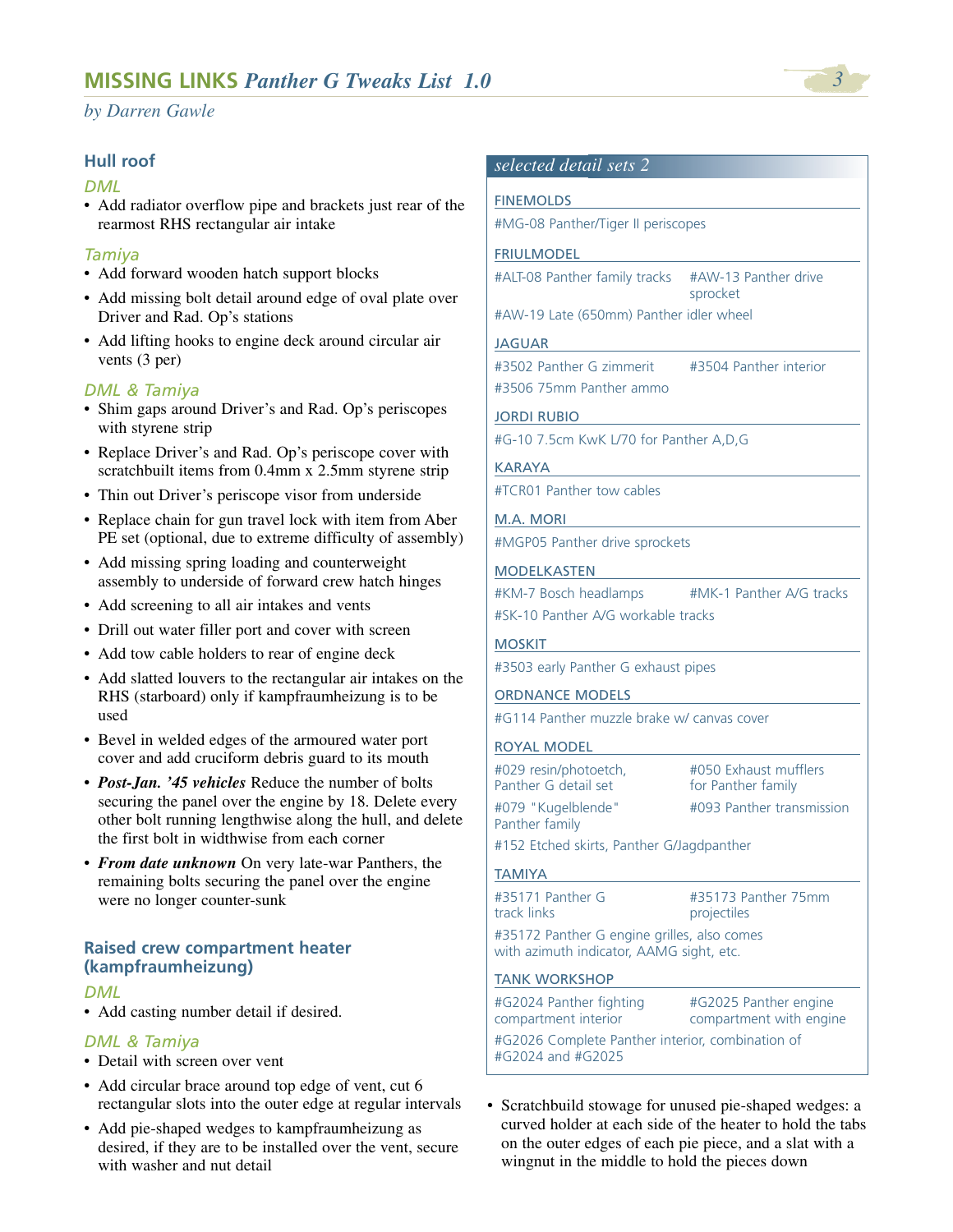## *selected detail sets 3*

### THE SHOW MODELING

#056 Panther G engine grilles #057 Panther G zimmerit #061 Panther G details

### ULTRACAST

#135010 Panther road wheels (unmounted for spare stowage)

### **VERLINDEN**

| #0397 Panther G      | #1063 Panther tank    |
|----------------------|-----------------------|
| compartment & engine | transmission          |
| #1203 Panther tank   | #1259 Panther G       |
| engine pack (Tamiya) | zimmerit kit (Tamiya) |
| $#1266$ Panther G    | #0479 75mm Panther    |
| detail set (Tamiya)  | tank ammo             |

### **Turret**

### *Tamiya*

- Add gun depression stopper detail to the bottom outer edges of the mantlet sides
- Add missing hatch stop to foremost periscope cover
- *Post Oct. '44 vehicles* Add gun pivot bulges to each side of mantlet

### *DML & Tamiya*

- Add lifting lug detail to the mantlet
- Round off join between mantlet sides and turret face with putty (this was all a one-piece cast item)
- Add rain gutter over gunners sight aperture on mantlet (post-July '44 production vehicles)
- Add coaxial MG muzzle
- Add IR-associated twin brackets to RHS (starboard) of gun mantlet (from date not known)
- Replace debris guard with PE item or thin out kit part from underside
- Add gas detection mounting panels to turret roof (post-Sept '44 vehicles)
- Add rectangular bracket of unknown purpose to center of turret roof (post-Sept. '44 vehicles)
- Shim gaps around Loader's periscope with styrene strip
- Replace cover for Loader's periscope with scratchbuilt item made from 0.4mm x 2.5mm styrene strip
- Bore out muzzle of Nahverteidigungswaffe if desired
- Add triangular brace to RHS of rearmost turret lifting loop
- Delete handle on Loader's hatch if modeling a pre-June '44 vehicle
- Delete AAMG ring on cupola if modeling a post-Dec. '44

### *further reading 1*

Please note that a more detailed description of these publications can be found in the MISSING LINKS Think Tank menu at: www.missing-lynx.com/library/german/panther.htm

*Achtung Panzer No.4 - Panther, Jagdpanther & Brummbär (Revised Edition)* - Hiromu Araki (Editor), Dai Nippon Kaiga, Japan, 1994. [ISBN: 4-499-22671-6]. S/C 96pp. Japanese text w/English captions. A superb, detailed study of the Panther and Jagdpanther.

*German Combat Tank Panther* - Mannosuke Toda (Editor), Tank Magazine Special, Tank Magazine Co. Ltd. Publishers, Tokyo, 1981. S/C 120pp. Japanese text w/ English captions. Useful photo book on the Panther family with good shot selection, though printed a little dark.

*Germany's Panther Tank - The Quest For Combat Supremacy* - Thomas L. Jentz, Schiffer Publishing, Pennsylvania, 1995. [ISBN: 0-88740-812-5]. H/C 156pp. English text. THE definitive reference on the Panther tank.

*Ground Power No.024 - Pz.Kpfw. V Panther* - Delta Publishing Co., Tokyo, 1996. S/C 152pp. Japanese text. Another superb Japanese publication on the Panther.

*Medium Tank "Panther" - Russian bi-monthly magazine issue 2/97.* S/C 32pp. Russian text and captions. Although all text is in Russian, there is a good blend of shots, colour plates and plans in this very cheap magazine.

*Panther* - Thomas Anderson & Vincent Wai, Concord Publications, Hong Kong, 1996. [ISBN: 962-361-610-4]. S/C 72pp. English text. An interesting title that combines a reasonable collection of photos with some descriptive text.

*Panther* - Horst Schiebert, Schiffer Military History Vol.37, Schiffer Publishing, Pennsylvania, 1991. [ISBN: 0-88740-314- X] S/C 48pp. English text. A good affordable pictorial reference work.

*Panther Ausf. A (Sd.Kfz.171)* - Bruce Alain Hanel D. Saddock & Willy Peters, Armour in Detail No.2, Verlinden Publications VP-939, Lier 1994. S/C 24pp. English text. A very handy, full colour walk-around of the Saumur Museum Ausf. A, ideal for modellers.

*Panther Colour* - Janusz Ledwoch, Wydawnictwo Militaria series No.62, Warsaw, 1998. [ISBN: 83-7219-13-5]. S/C 34pp. Polish text w/ English captions. A good source of Panther camo schemes and marking variations.

*Panther - 50th Anniversary Collectors Edition* - Bruce Culver and Uwe Feist, Ryton Publishing USA, Washington, 1995. H/C 270pp. English text. A good history of the development, production and operation of the Panther tank.

vehicle and add small circular mount for AAMG post on periscope cover just forward of the hatch pivot

- Use styrene strip add the missing cupola area just underneath the periscope covers
- Add missing periscopes
- Add missing hatch stop on pivot